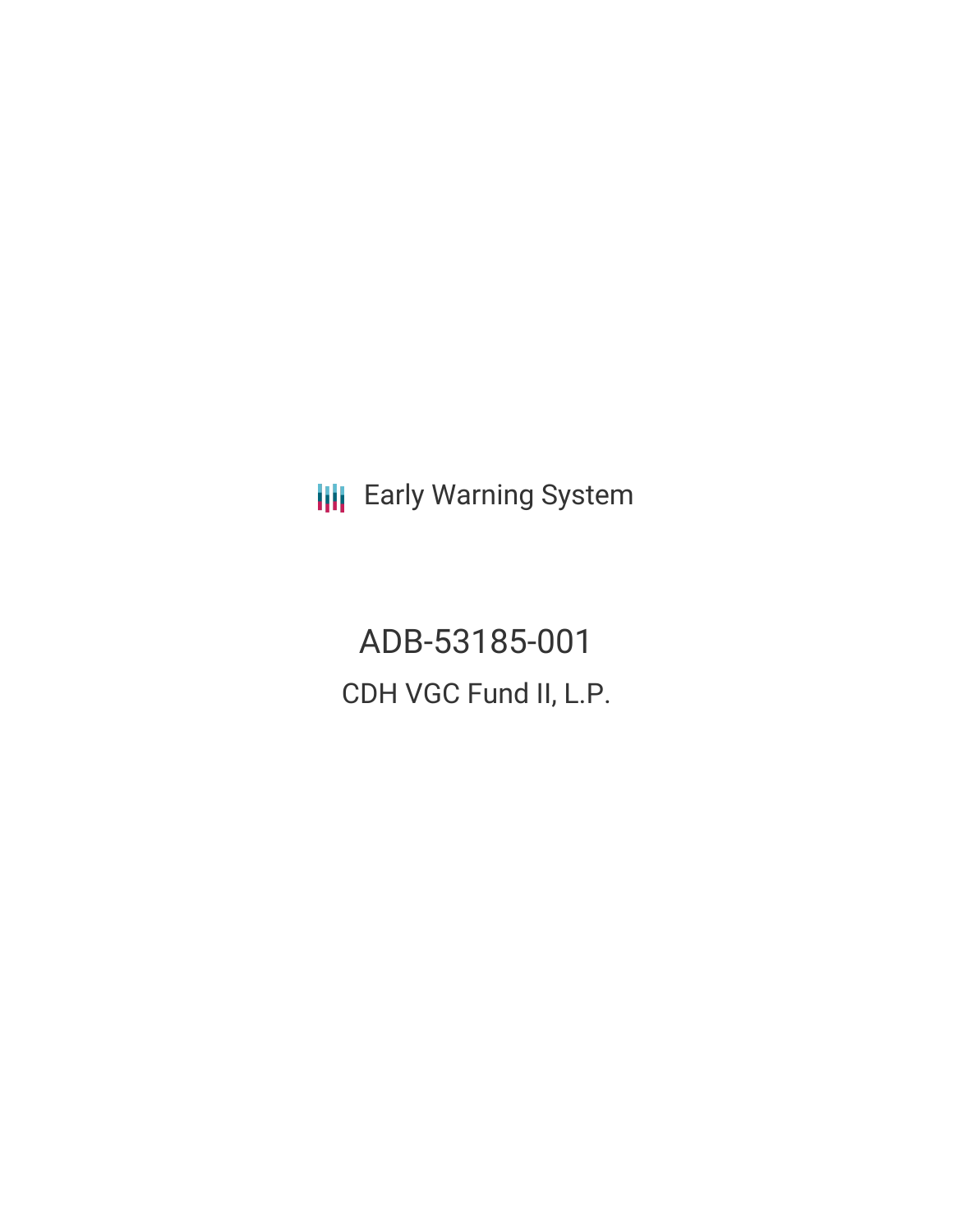| <b>Countries</b>               | China                        |
|--------------------------------|------------------------------|
| <b>Specific Location</b>       | Nation-wide                  |
| <b>Financial Institutions</b>  | Asian Development Bank (ADB) |
| <b>Status</b>                  | Approved                     |
| <b>Bank Risk Rating</b>        | FI                           |
| <b>Voting Date</b>             | 2019-10-18                   |
| <b>Borrower</b>                | CDH VGC Fund II, L.P.        |
| <b>Sectors</b>                 | Finance                      |
| <b>Investment Type(s)</b>      | Equity                       |
| <b>Investment Amount (USD)</b> | $$40.00$ million             |
| <b>Project Cost (USD)</b>      | \$500.00 million             |
|                                |                              |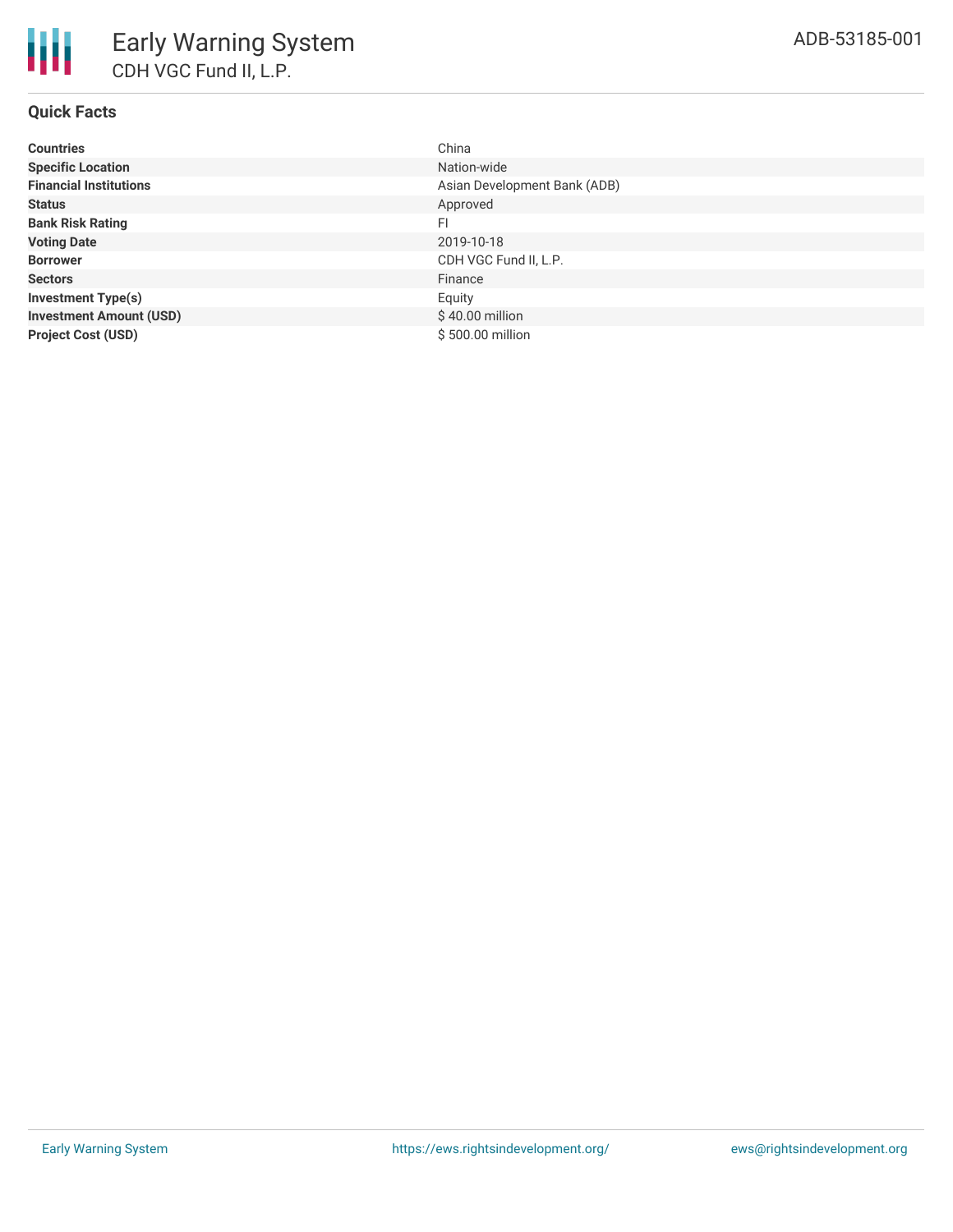

# **Project Description**

According to the bank document, the project investment in VGC Fund II will provide about 20 private companies with growth capital to help fast track their development. In doing so, the fund will help increase the depth and diversity of venture and growth capital business models, encourage entrepreneurship, and support the transition of the PRC economy from one focused on manufacturing to one driven increasingly by innovation and technology.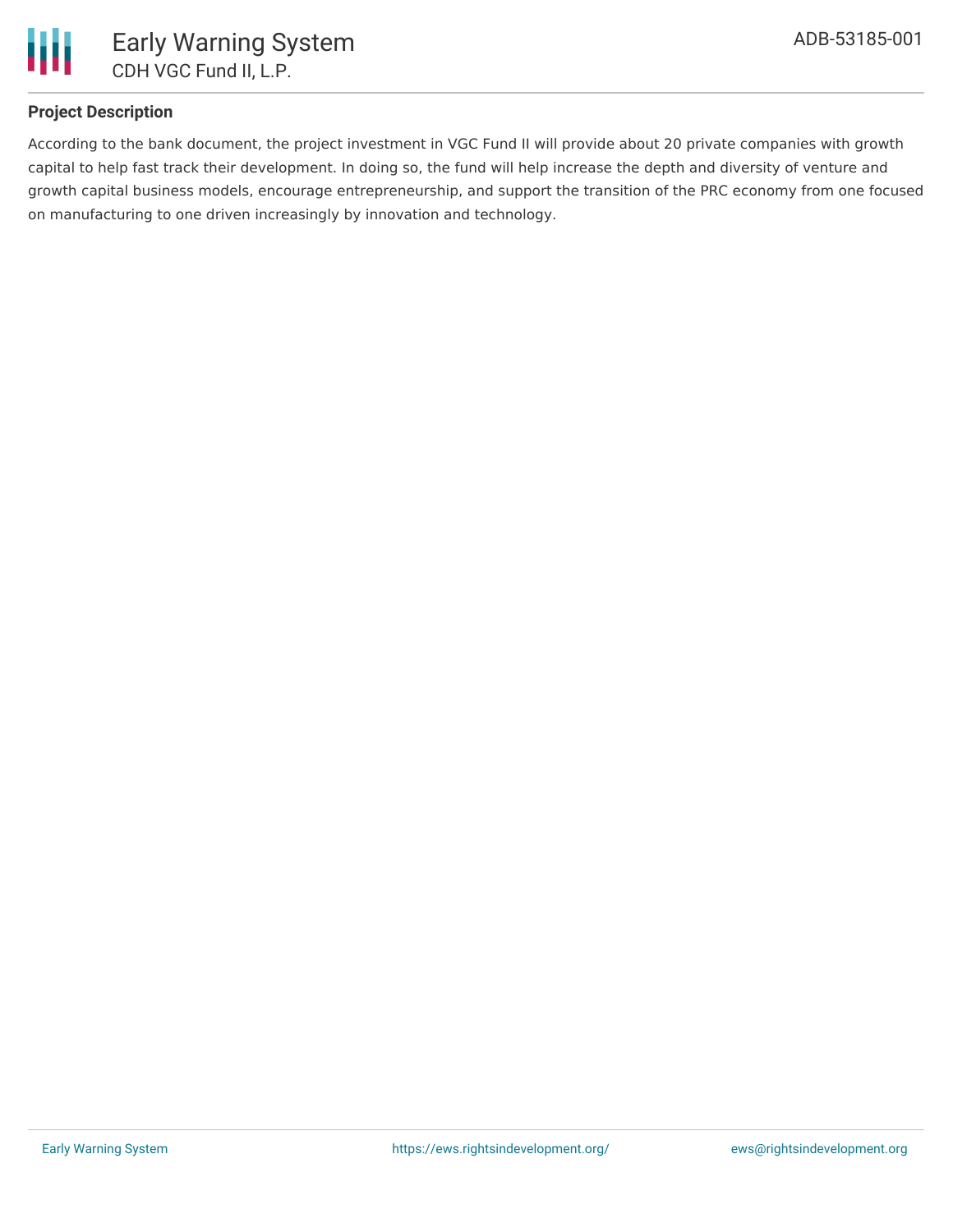## **Investment Description**

冊

Asian Development Bank (ADB)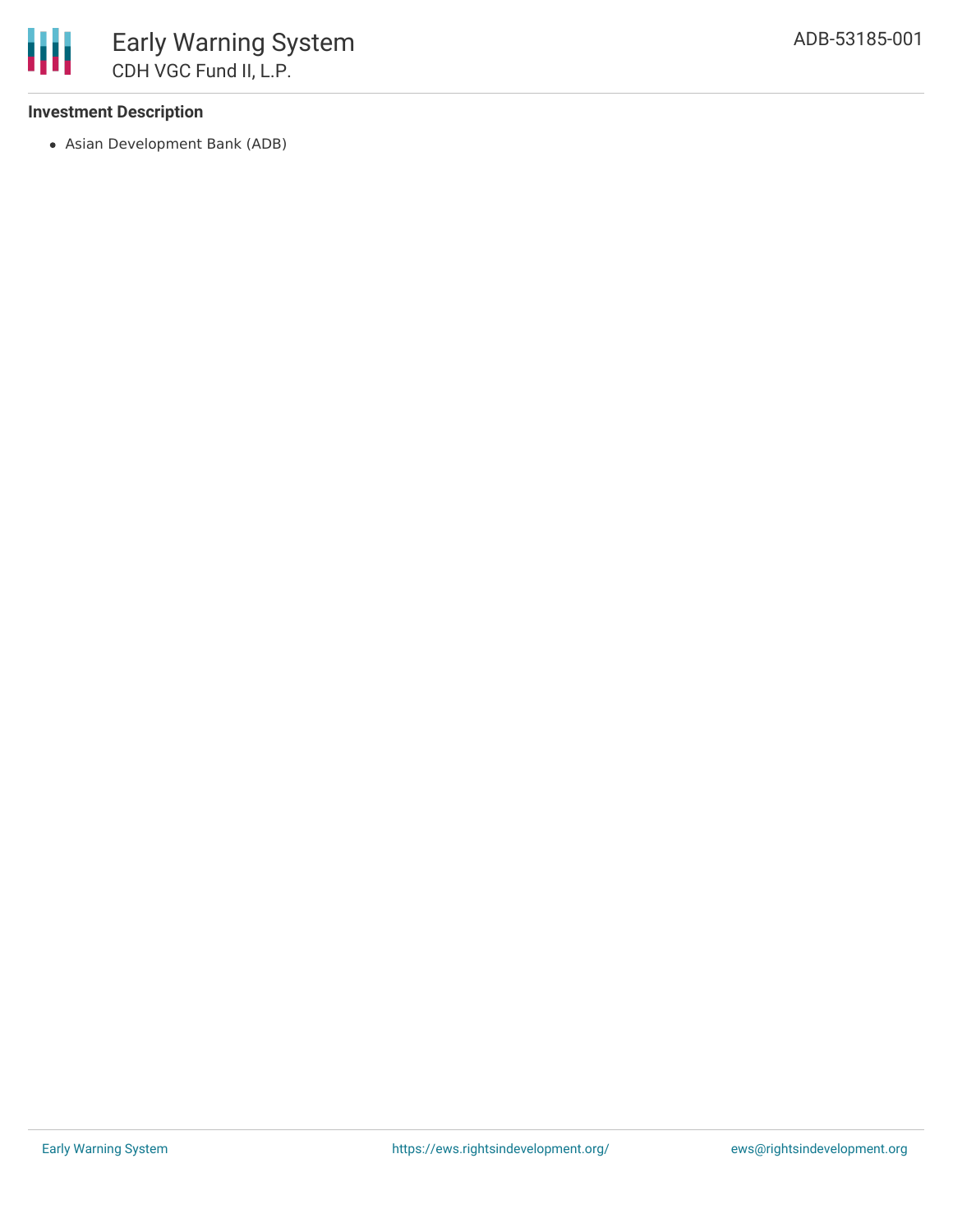

# **Private Actors Description**

An equity investment of up to \$40 million in CDH VGC Fund II, L.P. (\_VGC Fund II\_ or \_the Fund\_), a targeted \$500 million People's Republic of China (PRC) focused venture and growth capital fund designed to make equity investments in sectors focusing primarily on healthcare, supply chain and/or consumer, and artificial intelligence & technology (AI+).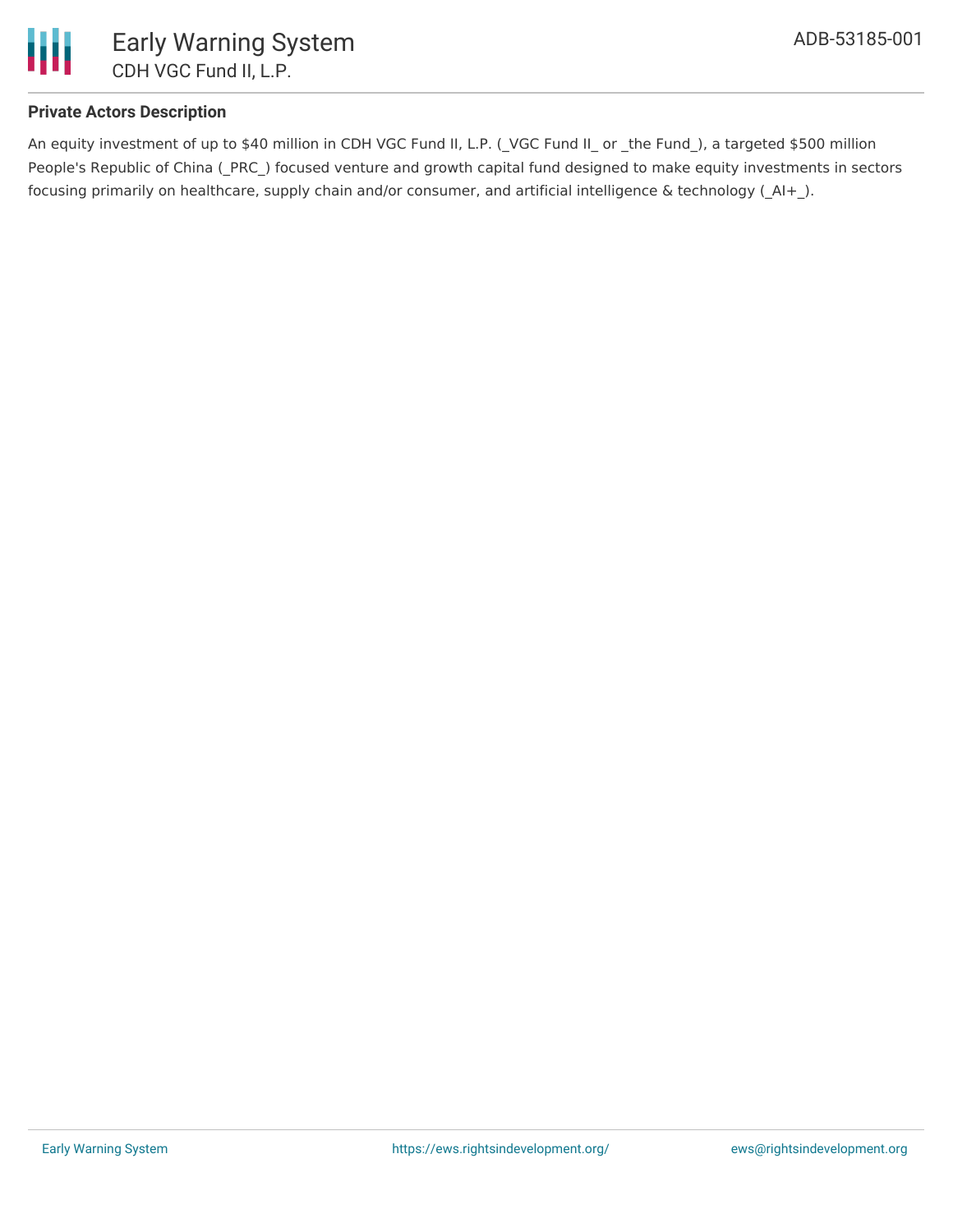

# 冊 Early Warning System CDH VGC Fund II, L.P.

| <b>Private Actor 1</b>   | <b>Private Actor</b><br>Role | <b>Private Actor</b><br>1 Sector | <b>Relation</b>          | <b>Private Actor 2</b> | <b>Private Actor</b><br>2 Role | <b>Private Actor</b><br>2 Sector |
|--------------------------|------------------------------|----------------------------------|--------------------------|------------------------|--------------------------------|----------------------------------|
| $\overline{\phantom{0}}$ |                              | $\sim$                           | $\overline{\phantom{0}}$ | CDH VGC Fund II. L.P.  | Client                         | $\sim$                           |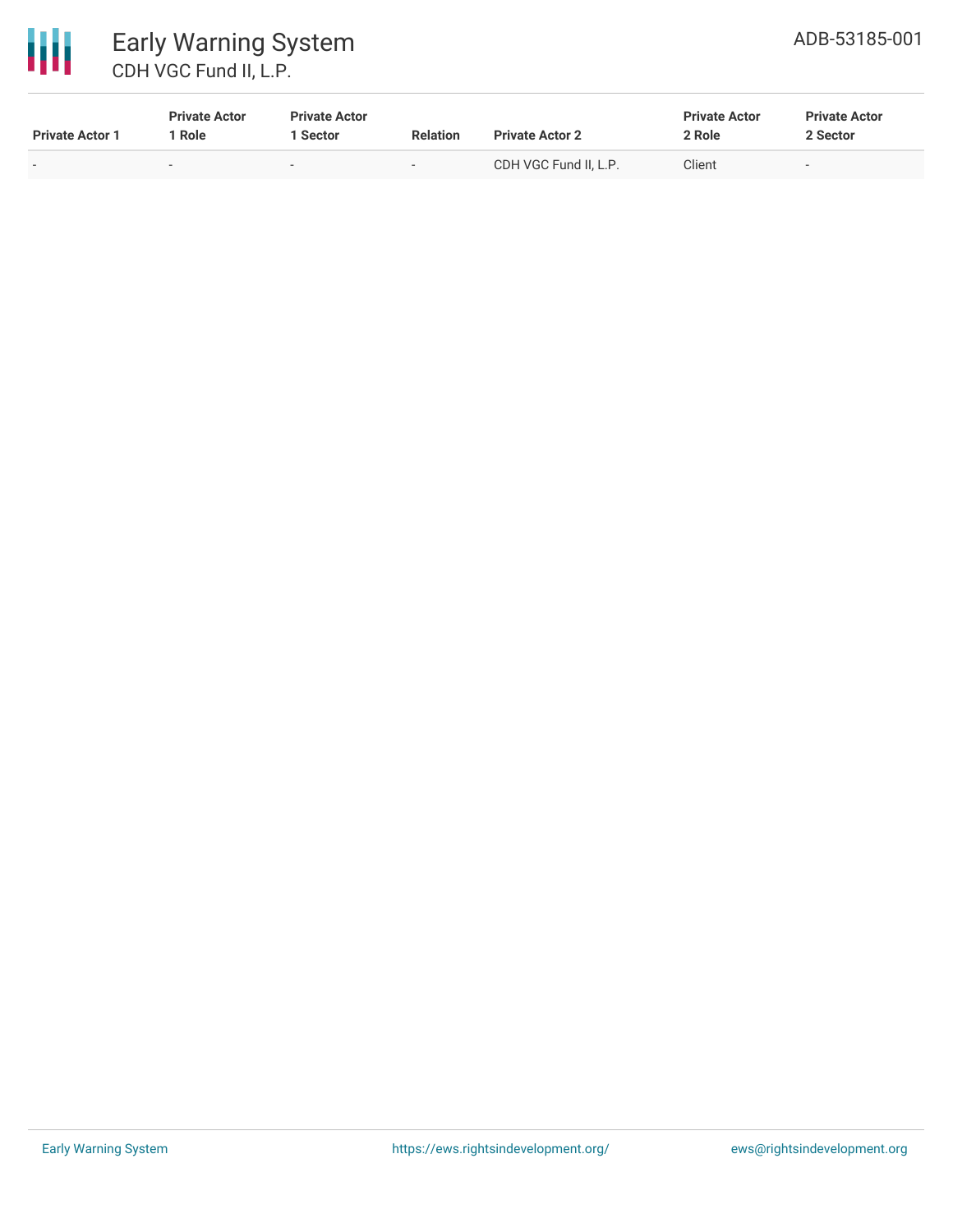## **Contact Information**

\*There is no further information being disclosed at this stage of the project\*

#### **ACCOUNTABILITY MECHANISM OF ADB**

The Accountability Mechanism is an independent complaint mechanism and fact-finding body for people who believe they are likely to be, or have been, adversely affected by an Asian Development Bank-financed project. If you submit a complaint to the Accountability Mechanism, they may investigate to assess whether the Asian Development Bank is following its own policies and procedures for preventing harm to people or the environment. You can learn more about the Accountability Mechanism and how to file a complaint at: http://www.adb.org/site/accountability-mechanism/main